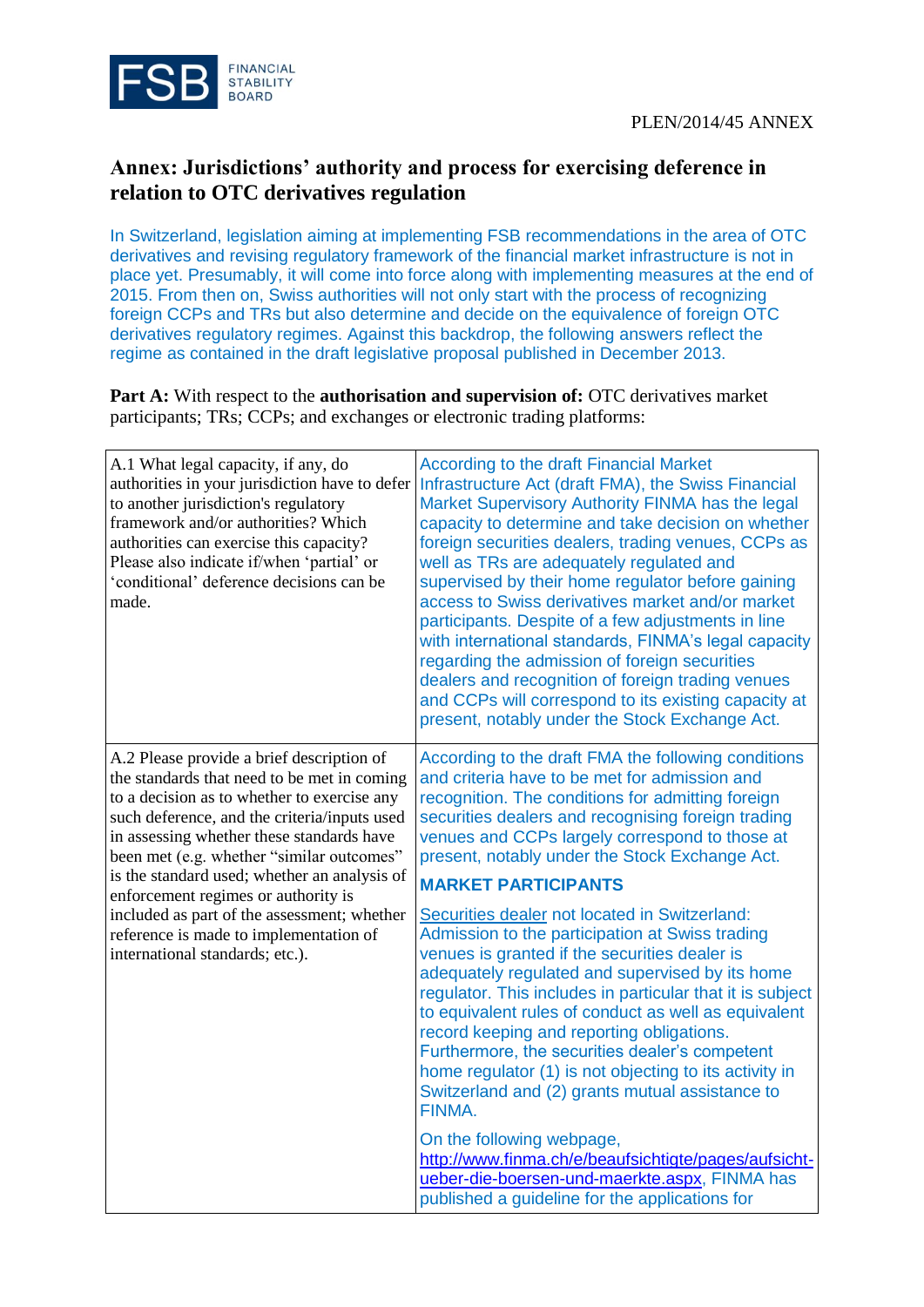|                                                                                                                                          | authorisation as a foreign stock exchange member<br>(remote member). Direct link to the document:<br>http://www.finma.ch/e/beaufsichtigte/Documents/wl-<br>remote-members-e.pdf.                                                                                                                                                                                                     |
|------------------------------------------------------------------------------------------------------------------------------------------|--------------------------------------------------------------------------------------------------------------------------------------------------------------------------------------------------------------------------------------------------------------------------------------------------------------------------------------------------------------------------------------|
|                                                                                                                                          | Starting point for each assessment and<br>precondition for granting an authorisation is the<br>determination whether the home regulator of the<br>foreign securities dealer is a signatory of the IOSCO<br>MMoU and is adhering as matter of principle to<br>internationally recognised standards for securities<br>regulation, oversight and enforcement.                           |
|                                                                                                                                          | <b>FINANCIAL MARKET INFRASTRUCTURE</b>                                                                                                                                                                                                                                                                                                                                               |
|                                                                                                                                          | Market venue: Recognition is granted if (a) the<br>market venue is adequately regulated and<br>supervised by its home regulator and (b) the home<br>regulator (1) is not objecting to cross border activity,<br>(2) confirms to inform FINMA of any violation of law<br>or other malpractices and (3) is granting mutual<br>assistance.                                              |
|                                                                                                                                          | On the following webpage,<br>http://www.finma.ch/e/beaufsichtigte/pages/aufsicht-<br>ueber-die-boersen-und-maerkte.aspx, FINMA has<br>published a guideline for the applications for<br>authorisation as a foreign stock exchange. Direct<br>link to the document:<br>http://www.finma.ch/e/beaufsichtigte/Documents/wl-<br>boersen-ausl-e.pdf.                                      |
|                                                                                                                                          | Starting point for each assessment and<br>precondition for granting an authorisation is the<br>determination whether the home regulator of the<br>foreign market venue is a signatory of the IOSCO<br>MMoU and is as matter of principle adhering to<br>internationally recognised standards for securities<br>regulation, oversight and enforcement.                                |
|                                                                                                                                          | CCP: Recognition is granted if (a) the CCP is<br>adequately regulated and supervised by its home<br>regulator and (b) the home regulator (1) is not<br>objecting to its cross border activity, (2) confirms to<br>inform FINMA of any violation of law or other<br>malpractices and (3) is granting mutual assistance.                                                               |
|                                                                                                                                          | TRs: Recognition is granted if (a) the TR is<br>adequately regulated and supervised by its home<br>regulator and (b) the home regulator is (1) not<br>objecting to its cross border activity, (2) confirms to<br>inform FINMA of any violation of law or other<br>malpractices and (c) competent Swiss authorities<br>have direct access to the data collected by the<br>foreign TR. |
| A.3 Please provide a brief description of<br>the process by which a decision to defer to<br>another jurisdiction is taken, including any | According to the draft FMA, FINMA grants<br>admission to foreign securities dealers and<br>recognition of trading venues, CCPs or TRs upon                                                                                                                                                                                                                                           |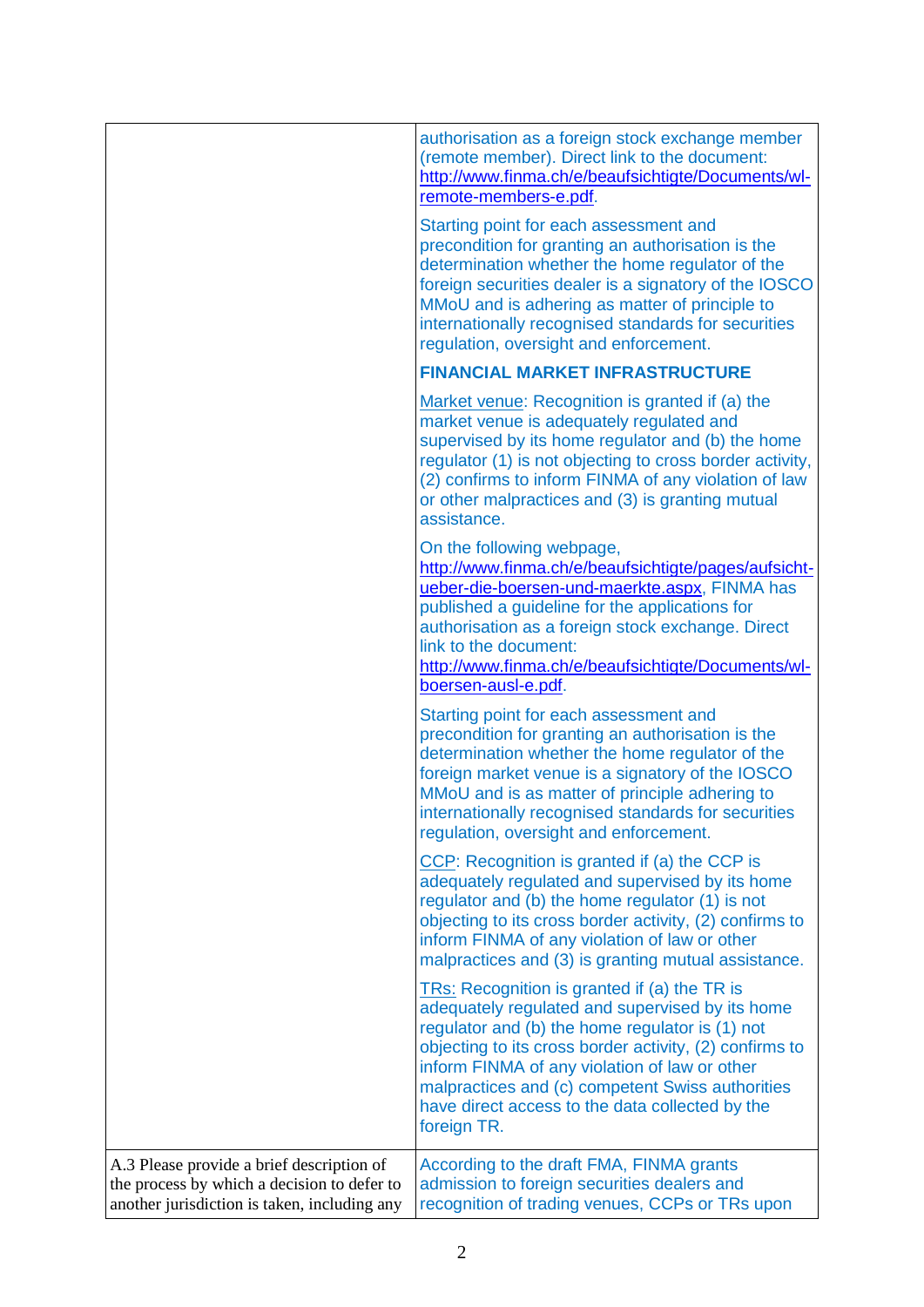| action that needs to be initiated to begin the<br>process (e.g. an application from a<br>jurisdiction or an entity), the general time<br>frame for coming to a decision, any<br>processes in place for reviewing a decision,<br>and whether any other agreements or<br>conditions need to be met in order for an<br>affirmative decision to be taken (e.g.<br>confidentiality agreements, supervisory<br>cooperation, or reciprocal arrangements). | their application if the conditions are met as<br>described under A2. As a general rule, FINMA may<br>refuse the admission or recognition if the country in<br>which the applicant is located does not grant Swiss<br>financial market participants or financial market<br>infrastructures access to its market or does not<br>apply the principle of national treatment to them.<br>At present, under the Stock Exchange Act, FINMA<br>grants authorisation as a foreign stock exchange<br>member (remote member) and as foreign stock<br>exchange if the conditions as described under A2<br>are met. In order to obtain an authorisation, foreign<br>stock exchange members and foreign trading<br>venues have to submit an application to FINMA<br>according to the applicable guidelines and<br>containing all relevant information. If the application<br>is complete, the general time frame for coming to a<br>decision is about two weeks. FINMA may refuse the<br>authorisation if the country in which the applicant is<br>located does not grant Swiss financial market<br>participants or trading venues access to its market<br>and does not apply the principle of national<br>treatment to them (art. 37 Stock Exchange Act). |
|----------------------------------------------------------------------------------------------------------------------------------------------------------------------------------------------------------------------------------------------------------------------------------------------------------------------------------------------------------------------------------------------------------------------------------------------------|-----------------------------------------------------------------------------------------------------------------------------------------------------------------------------------------------------------------------------------------------------------------------------------------------------------------------------------------------------------------------------------------------------------------------------------------------------------------------------------------------------------------------------------------------------------------------------------------------------------------------------------------------------------------------------------------------------------------------------------------------------------------------------------------------------------------------------------------------------------------------------------------------------------------------------------------------------------------------------------------------------------------------------------------------------------------------------------------------------------------------------------------------------------------------------------------------------------------------------------------------|
| A.4 Please provide copies of, or weblinks<br>to, any documentation or forms that have<br>been developed for sharing with<br>jurisdictions or entities as part of the<br>comparability or equivalence assessment.                                                                                                                                                                                                                                   | As mentioned under A2 above, guidelines for<br>applications for authorisation as foreign stock<br>exchange member (remote member) and foreign<br>stock exchange can be downloaded on the website<br>of FINMA, under the following link:<br>http://www.finma.ch/e/beaufsichtigte/pages/aufsicht-<br>ueber-die-boersen-und-maerkte.aspx                                                                                                                                                                                                                                                                                                                                                                                                                                                                                                                                                                                                                                                                                                                                                                                                                                                                                                         |
| A.5 Please provide a list of jurisdictions<br>that you have already determined to be<br>comparable or equivalent, if any (and for<br>what regulatory purposes), and please note<br>any jurisdictions for which a determination<br>is pending.                                                                                                                                                                                                      | FINMA does not release a list of jurisdictions that<br>have already been determined comparable or<br>equivalent. However, a list of the foreign exchange<br>and the foreign stock exchange members that are<br>authorised in Switzerland can be downloaded under<br>the following link:<br>http://www.finma.ch/e/beaufsichtigte/pages/aufsicht-<br>ueber-die-boersen-und-maerkte.aspx                                                                                                                                                                                                                                                                                                                                                                                                                                                                                                                                                                                                                                                                                                                                                                                                                                                         |

**Part B:** With respect to **requirements on market participants** related to: reporting to TRs; clearing transactions through CCPs; capital, margin and/or other risk mitigation requirements; and executing transactions on exchanges or electronic platforms:

| B.1 What legal capacity, if any, do authorities in | The draft FMA is based on the assumption       |
|----------------------------------------------------|------------------------------------------------|
| your jurisdiction have to defer to another         | that the OTC derivatives market is             |
| jurisdiction's regulatory framework and/or         | international and that OTC derivatives dealing |